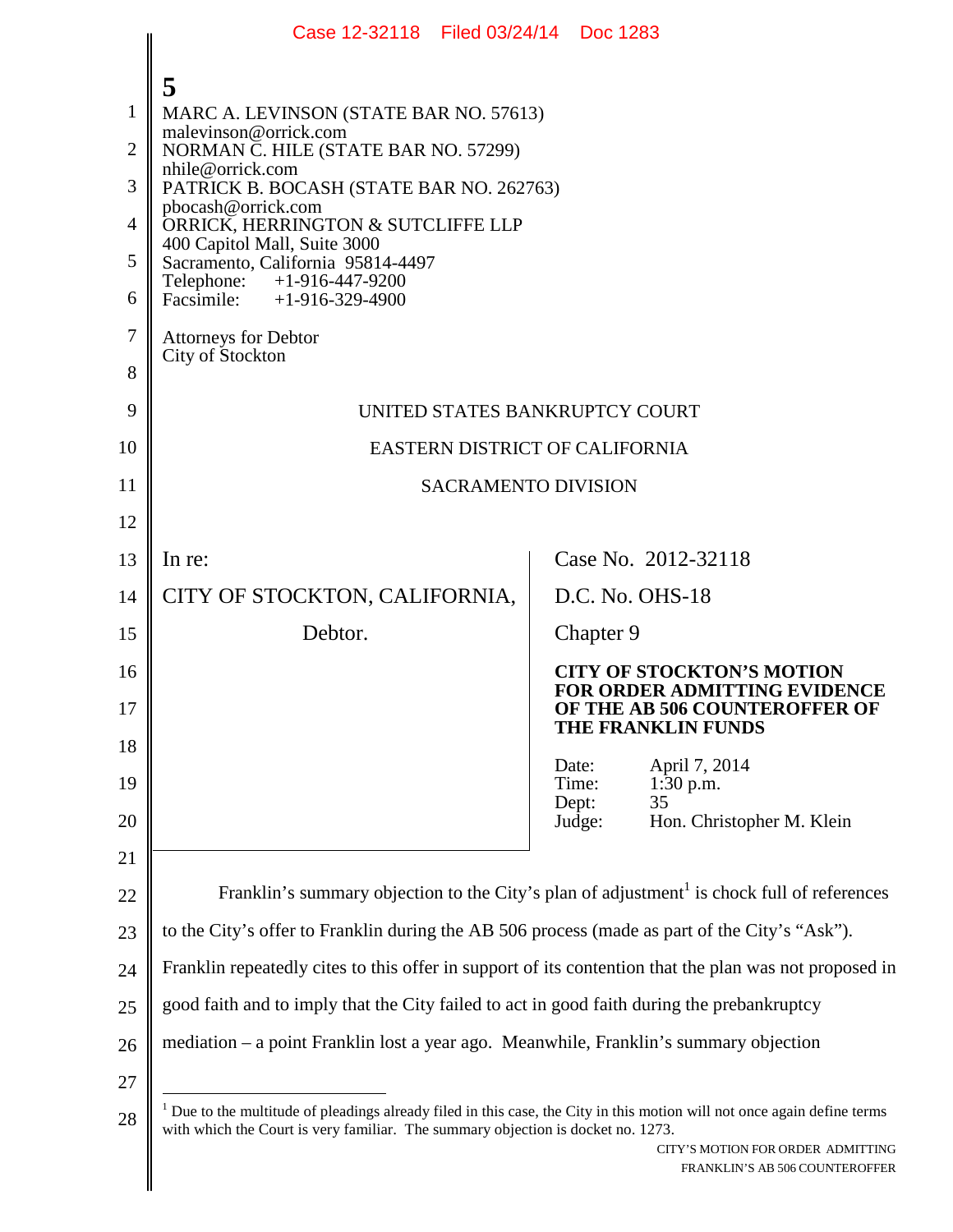| 1              | references, but does not describe, Franklin's AB 506 counterproposal to the Ask, implicitly                                                                                                                                                                                                                                                                                                                                             |  |  |  |  |
|----------------|-----------------------------------------------------------------------------------------------------------------------------------------------------------------------------------------------------------------------------------------------------------------------------------------------------------------------------------------------------------------------------------------------------------------------------------------|--|--|--|--|
| $\overline{2}$ | trumpeting its own putative good faith while complaining about the victimhood that the plan                                                                                                                                                                                                                                                                                                                                             |  |  |  |  |
| 3              | would impose upon it. This motion seeks an order authorizing the City to introduce Franklin's                                                                                                                                                                                                                                                                                                                                           |  |  |  |  |
| $\overline{4}$ | AB 506 counterproposal and related evidence to permit the City to tell the other side of the story.                                                                                                                                                                                                                                                                                                                                     |  |  |  |  |
| 5              | The City brings this motion because, as previewed by Franklin at the March 19 status conference                                                                                                                                                                                                                                                                                                                                         |  |  |  |  |
| 6              | hearing, Franklin would not agree to the admission of its conduct during the AB 506 process                                                                                                                                                                                                                                                                                                                                             |  |  |  |  |
| 7              | unless it was permitted to introduce evidence of the confidential mediation conducted by Judge                                                                                                                                                                                                                                                                                                                                          |  |  |  |  |
| 8              | Perris as well. The City declined such offer not only in order to preserve mediation                                                                                                                                                                                                                                                                                                                                                    |  |  |  |  |
| 9              | confidentiality, but also to avoid requiring discovery that invariably would follow in order to fully                                                                                                                                                                                                                                                                                                                                   |  |  |  |  |
| 10             | flush out the Judge Perris mediation evidence.                                                                                                                                                                                                                                                                                                                                                                                          |  |  |  |  |
| 11             | <b>Procedural Background</b><br>A.                                                                                                                                                                                                                                                                                                                                                                                                      |  |  |  |  |
| 12             | This motion is made necessary by prior rulings made during the eligibility phase of this                                                                                                                                                                                                                                                                                                                                                |  |  |  |  |
| 13             | case. Evidence relating to the AB 506 process was deemed privileged pursuant to the Court's                                                                                                                                                                                                                                                                                                                                             |  |  |  |  |
| 14             | Order On Motion For Leave To Introduce Evidence Relating To Neutral Evaluation Process                                                                                                                                                                                                                                                                                                                                                  |  |  |  |  |
| 15             | Under California Government Code § 53760.3 (the "Protective Order"). However, the City's                                                                                                                                                                                                                                                                                                                                                |  |  |  |  |
| 16             | Ask, including the City's initial offers to its various creditors, was expressly exempted from the                                                                                                                                                                                                                                                                                                                                      |  |  |  |  |
| 17             | Protective Order. Franklin's counteroffer, meanwhile, continues to be privileged under the                                                                                                                                                                                                                                                                                                                                              |  |  |  |  |
| 18             | Protective Order. <sup>2</sup>                                                                                                                                                                                                                                                                                                                                                                                                          |  |  |  |  |
| 19             | The City Seeks To Present Evidence Of Franklin's AB 506 Counter-Offer To Dispel<br><b>B.</b><br><b>Franklin's One-Sided Assertions.</b>                                                                                                                                                                                                                                                                                                 |  |  |  |  |
| 20             | The summary objection is replete with references to the Ask. See Summary Objection at                                                                                                                                                                                                                                                                                                                                                   |  |  |  |  |
| 21             | 1:15-18, 2:8-10, 3:12-15, 5:19-23, 7:2-9, 21:11-15, and 53:9-14, among others. Franklin                                                                                                                                                                                                                                                                                                                                                 |  |  |  |  |
| 22             | repeatedly raises the Ask in support of its contention that the plan is not proposed in good faith.                                                                                                                                                                                                                                                                                                                                     |  |  |  |  |
| 23             | Meanwhile, Franklin would have the Court believe that its own AB 506 counteroffer was entirely                                                                                                                                                                                                                                                                                                                                          |  |  |  |  |
| 24             | reasonable, while the City's offer was not. In fact, Franklin goes so far as to insinuate that the                                                                                                                                                                                                                                                                                                                                      |  |  |  |  |
| 25<br>26       | City has not acted in good faith during the mediation process at-large. For instance, at page 5 of                                                                                                                                                                                                                                                                                                                                      |  |  |  |  |
| 27<br>28       | Although the parties stipulated to the use of AB 506 evidence in connection with the evidentiary hearing on the<br>City's eligibility for chapter 9, that stipulation does not extend to the evidentiary hearing on confirmation of the<br>City's Plan. Order Granting Joint Motion To Modify Order On Motion For Leave To Introduce Evidence Relating<br>To Neutral Evaluation Process Under California Government Code § 53760.3, 12. |  |  |  |  |
|                | CITY'S MOTION FOR ORDER ADMITTING<br>$-2-$<br>FRANKLIN'S AB 506 COUNTEROFFER                                                                                                                                                                                                                                                                                                                                                            |  |  |  |  |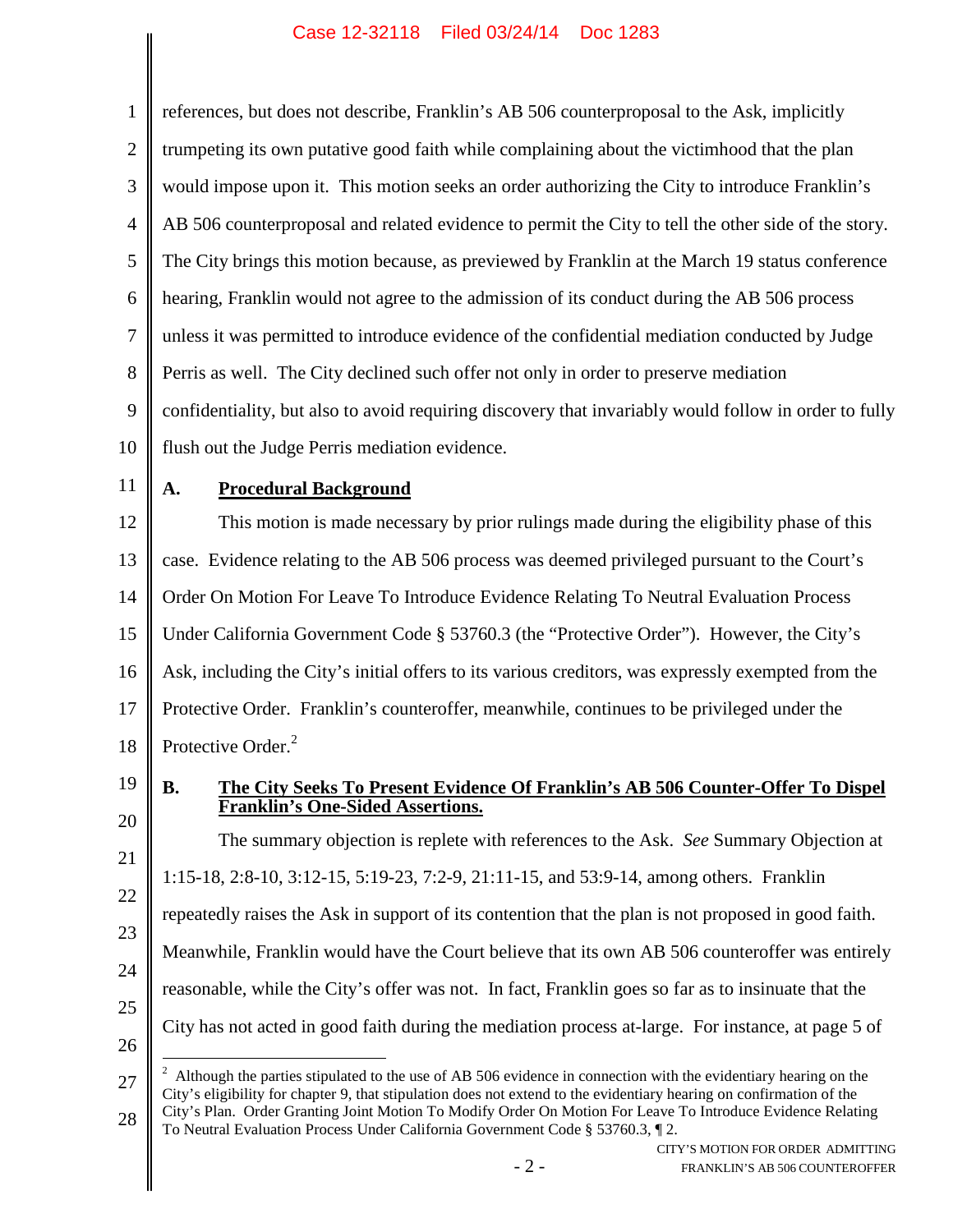## Case 12-32118 Filed 03/24/14 Doc 1283

3 the Summary Objection, Franklin pointedly states that it "would like to be a cooperative partner in the City's rehabilitation – as evidenced by [its] *own* good-faith settlement offers both *prior to* and during the bankruptcy case."<sup>3</sup> Summary Objection, at 5:19-21 (emphasis added).

4 5 6 7 8 9 10 11 12 Franklin thus attempts to paint a one-sided picture of the AB 506 Process. Franklin readily cites the City's offer, while hiding the specifics of its own counteroffer behind the prior orders. In response to this gamesmanship, the City seeks an order admitting into evidence the Franklin counteroffer as well as related deposition testimony. Such a ruling would enable the City to respond to Franklin's allegations on equal footing. While the City would not normally seek the admission of offers made during mediation, Franklin has put the parties' AB 506 conduct squarely at issue. So long as Franklin is able to conceal its counteroffer behind the mediation screen, it is free to continue to intimate that the City's has acted in bad faith, while the City will be handcuffed in its response.

13 14

1

2

## **C. The City Brings This Motion Now In Order To Include This Evidence In Its Supplemental Response To Objections To Its Plan Of Confirmation.**

15 16 17 18 19 20 21 22 23 24 25 Franklin makes its bad faith allegations and implications in the summary objection. The best time and place for the City to respond is in its own briefing filed prior to the May 12 confirmation hearing. At the March 19, 2014 status conference, the Court set two dates for additional status conferences at which motions could be heard prior to the confirmation hearing: April 7 and April 28. Only the first date allows for the Court to consider the City's motion in time for the City to include evidence of the Franklin counteroffer in its supplemental response, which must be filed on April 28. Therefore, the City has brought the instant motion at this time in order to allow for inclusion of this evidence in the City's briefing should the City's requested relief be granted. Waiting for a determination on the first day of the confirmation hearing would mean both parties would not know whether such key evidence is admissible, and would require trial preparation that would not be necessary if the ruling were issued two weeks before.

26

<sup>27</sup> 28  $3$  On page 7 of the summary objection, Franklin states that "[d]uring the case, Franklin made several additional offers . . . all of which were rejected by the City." Here again, Franklin implies that the City acted unreasonably during negotiations and shields its claims from scrutiny behind mediation confidentiality. While the City does not seek leave to present evidence related to postpetition mediation offers, Franklin's pattern is clear.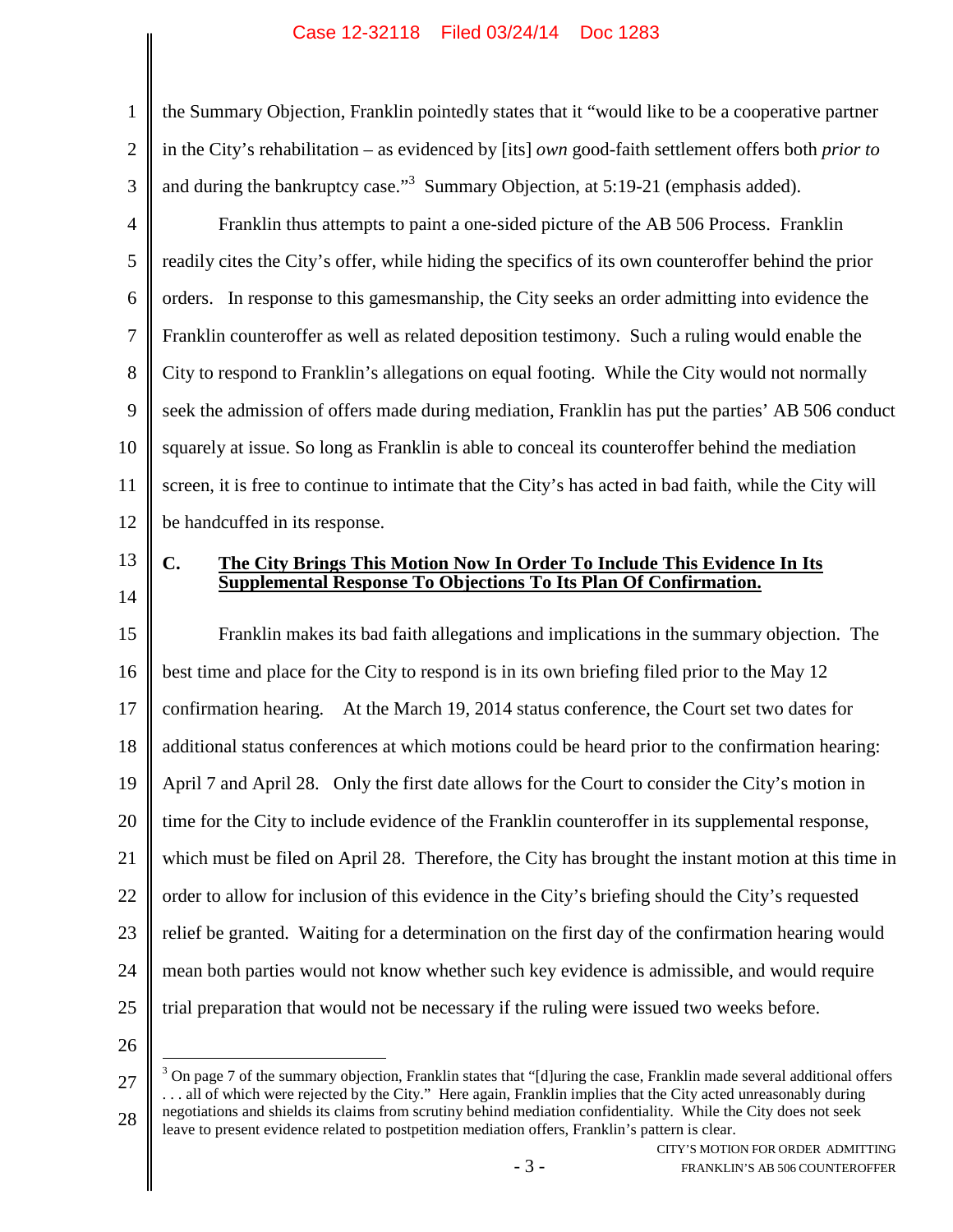1

## **D. The Court Need Not Lift Confidentiality On All Mediation Materials.**

2 3 4 5 6 7 8 9 10 In a preemptive strike on the City's not-yet-filed motion, counsel for Franklin argued at the March 19 status conference that allowing the admission of its AB 506 counteroffer would necessitate a ruling that the mediation confidentiality be obliterated altogether, thus making public all the discussions, offers, counteroffers, etc. from the post-petition mediation conducted by Judge Perris. In the words of Franklin's counsel, the City's request is an attempt to open only the first chapter of a book. To the contrary, it is Franklin that seeks to tell only half the story. Franklin's summary objection leans heavily on the City's offer made in the Ask while simultaneously hiding behind the orders that currently prevent the City from discussing Franklin's own counteroffer.

11 12 13 14 15 16 17 18 19 20 The City seeks only to respond to Franklin's allegations regarding the Ask on equal ground. Because Franklin has put the City's offer in the Ask at issue, the City should be allowed to discuss Franklin's counteroffer. There is no need for the Court to go further and eliminate postpetition mediation confidentiality. Allowing Franklin to lift the confidentiality veil as to the Judge Perris mediation sessions would open a Pandora's box, perhaps starting with requests for further discovery as to the City's offers to other creditors. Needless cost and delay would be incurred, and the all-important cloak of mediation confidentiality would be rendered essentially meaningless. By contrast, the relief the City seeks is limited to only that which is necessary to allow the City to respond to Franklin's assertions, and the City only seeks that relief based on Franklin's decision to raise the issue.

21 ///

- 22
- 23 ///

///

- 24 ///
- 
- 25 ///
- 26 ///
- 27 ///
- 28 ///